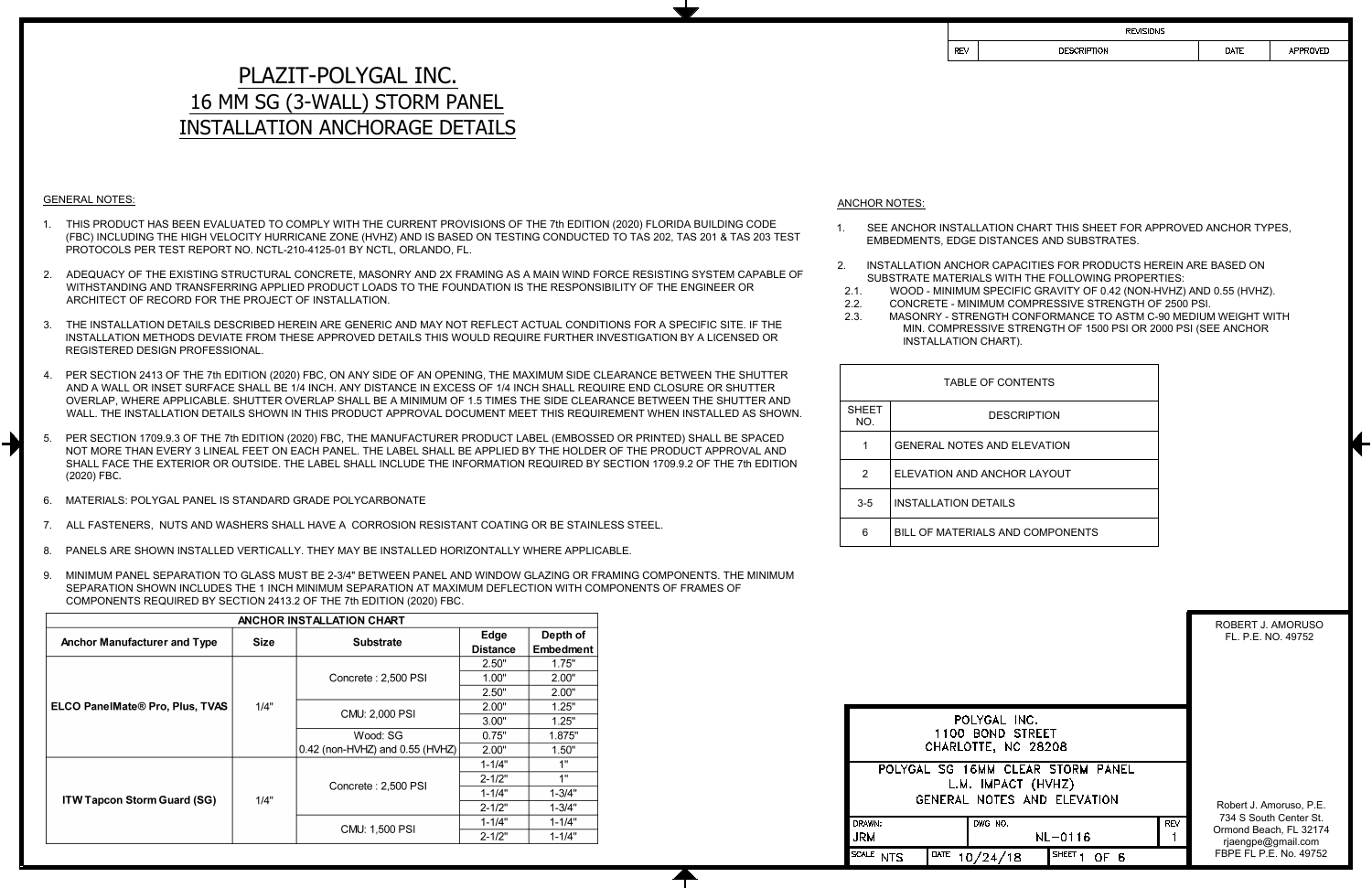$A \rightarrow \Box$ **A** 48" MAX. O.A. FRAME WIDTH MAX. 42" MAX. OPENING WIDTH The contract of the contract of the contract of the contract of the contract of the contract of the contract of the contract of the contract of the contract of the contract of the contract of the contract of the cont  $90"$  MAV MAX. MAX.<br>OPENING <sub>ERAM</sub> **B B**

ELEVATION 3.00" MAX

1.50" MAX. END DIST.  $-3.00$ " MAX. DIST.

NOTES  $+45.0$   $PSF/ -45.0$ 1. MAXIMUM PANEL SIZE: 48" X 96"

|                                       |                                                 |                      | $\mathbf{u}$ |                                                         |                                   |            |  |
|---------------------------------------|-------------------------------------------------|----------------------|--------------|---------------------------------------------------------|-----------------------------------|------------|--|
|                                       |                                                 |                      |              | POLYGAL INC.<br>1100 BOND STREET<br>CHARLOTTE, NC 28208 |                                   |            |  |
| DESIGN PRESSURE RATING                | <b>IMPACT RATING</b>                            |                      |              |                                                         | POLYGAL SG 16MM CLEAR STORM PANEL |            |  |
| + 45.0 PSF / -45.0 PSF                | <b>LARGE AND SMALL</b><br><b>MISSILE IMPACT</b> |                      |              | L.M. IMPACT (HVHZ)<br>ELEVATION AND ANCHOR LAYOUT       |                                   |            |  |
| MISSILE LEVEL D, WIND ZONE 4 AND HVHZ |                                                 | DRAWN:<br><b>JRM</b> |              | DWG NO.                                                 | $NL - 0116$                       | <b>REV</b> |  |
|                                       |                                                 | SCALE NTS            |              | $10^{0ATE}$ 10/24/18                                    | $I$ <sup>SHEET</sup> 2 OF 6       |            |  |



REV

| <b>REVISIONS</b>   |      |          |
|--------------------|------|----------|
| <b>DESCRIPTION</b> | DATE | APPROVED |
|                    |      |          |

# FL. P.E. NO. 49752

Robert J. Amoruso, P.E. 734 S South Center St. Ormond Beach, FL 32174 rjaengpe@gmail.com FBPE FL P.E. No. 49752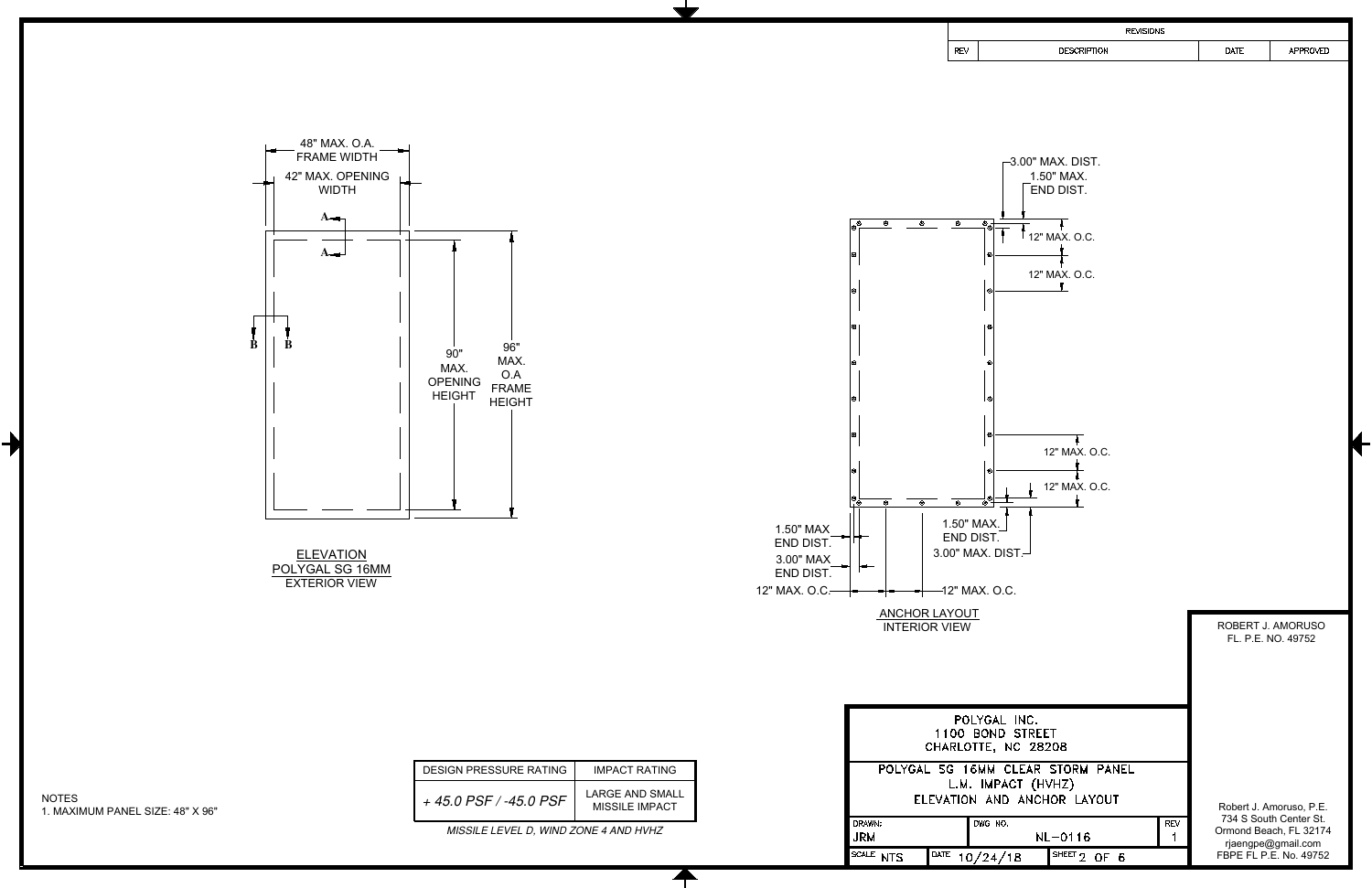INSTALLATION DETAILS- WOOD FRAME

|    |             |  | REV |
|----|-------------|--|-----|
|    | $NL - 0116$ |  |     |
| 1. | SHEET 3 OF  |  |     |



7

Robert J. Amoruso, P.E. 734 S South Center St. Ormond Beach, FL 32174 rjaengpe@gmail.com FBPE FL P.E. No. 49752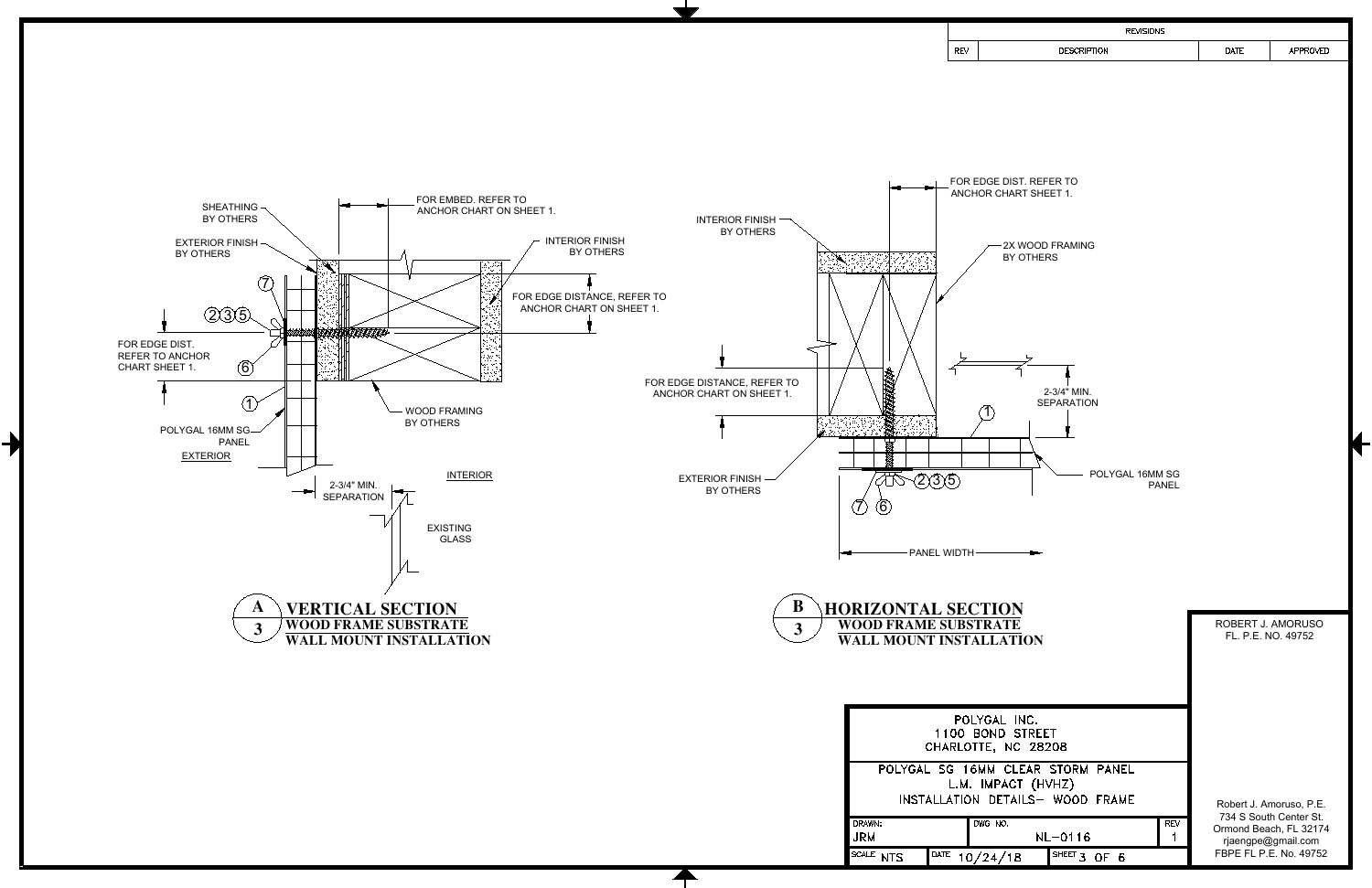

 $\blacktriangleright$ 

|                                  |                                                                |                     | <b>REVISIONS</b>                             |      |                         |
|----------------------------------|----------------------------------------------------------------|---------------------|----------------------------------------------|------|-------------------------|
|                                  |                                                                | REV                 | DESCRIPTION                                  | DATE | APPROVED                |
|                                  |                                                                |                     |                                              |      |                         |
|                                  |                                                                |                     |                                              |      |                         |
|                                  |                                                                |                     |                                              |      |                         |
|                                  |                                                                |                     |                                              |      |                         |
|                                  |                                                                |                     |                                              |      |                         |
|                                  |                                                                |                     |                                              |      |                         |
|                                  |                                                                |                     |                                              |      |                         |
|                                  |                                                                |                     | FOR EDGE DISTANCE, REFER TO                  |      |                         |
|                                  |                                                                |                     | ANCHOR CHART ON SHEET 1.                     |      |                         |
|                                  |                                                                | BY OTHERS           | CONCRETE/MASONRY                             |      |                         |
|                                  |                                                                |                     |                                              |      |                         |
|                                  |                                                                |                     |                                              |      |                         |
|                                  | $\sim 100$                                                     |                     | FOR EMBED. REFER TO ANCHOR<br>CHART SHEET 1. |      |                         |
| $\overline{\smash{\rightarrow}}$ |                                                                |                     |                                              |      |                         |
|                                  |                                                                |                     |                                              |      |                         |
| $\bigtriangledown$               |                                                                |                     | 2-3/4" MIN.<br>SEPARATION                    |      |                         |
|                                  |                                                                |                     |                                              |      |                         |
|                                  | 绛                                                              |                     |                                              |      |                         |
|                                  |                                                                |                     |                                              |      |                         |
| $ \widehat{U} $                  | (2)3(5)                                                        |                     | POLYGAL 16MM SG<br>PANEL                     |      |                         |
| $\circled{6}$                    | - 1/4" SS WING NUT                                             |                     |                                              |      |                         |
|                                  |                                                                |                     |                                              |      |                         |
|                                  | - PANEL WIDTH-                                                 |                     |                                              |      |                         |
|                                  |                                                                |                     |                                              |      |                         |
| B                                |                                                                |                     |                                              |      |                         |
| 4                                | <b>HORIZONTAL SECTION</b><br><b>MASONRY/CONCRETE SUBSTRATE</b> |                     |                                              |      | ROBERT J. AMORUSO       |
|                                  | <b>WALL MOUNT INSTALLATION</b>                                 |                     |                                              |      | FL. P.E. NO. 49752      |
|                                  |                                                                |                     |                                              |      |                         |
|                                  |                                                                |                     |                                              |      |                         |
|                                  |                                                                | POLYGAL INC.        |                                              |      |                         |
|                                  |                                                                | 1100 BOND STREET    |                                              |      |                         |
|                                  |                                                                | CHARLOTTE, NC 28208 |                                              |      |                         |
|                                  |                                                                | L.M. IMPACT (HVHZ)  | POLYGAL SG 16MM CLEAR STORM PANEL            |      |                         |
|                                  |                                                                |                     | INSTALLATION DETAILS- MASONRY/CONC.          |      | Robert J. Amoruso, P.E. |
|                                  |                                                                |                     |                                              |      |                         |

|    |              |   | REV |
|----|--------------|---|-----|
|    | $NL - 0116$  |   |     |
| 18 | $SHEET$ 4 OF | 6 |     |

734 S South Center St. Ormond Beach, FL 32174 rjaengpe@gmail.com FBPE FL P.E. No. 49752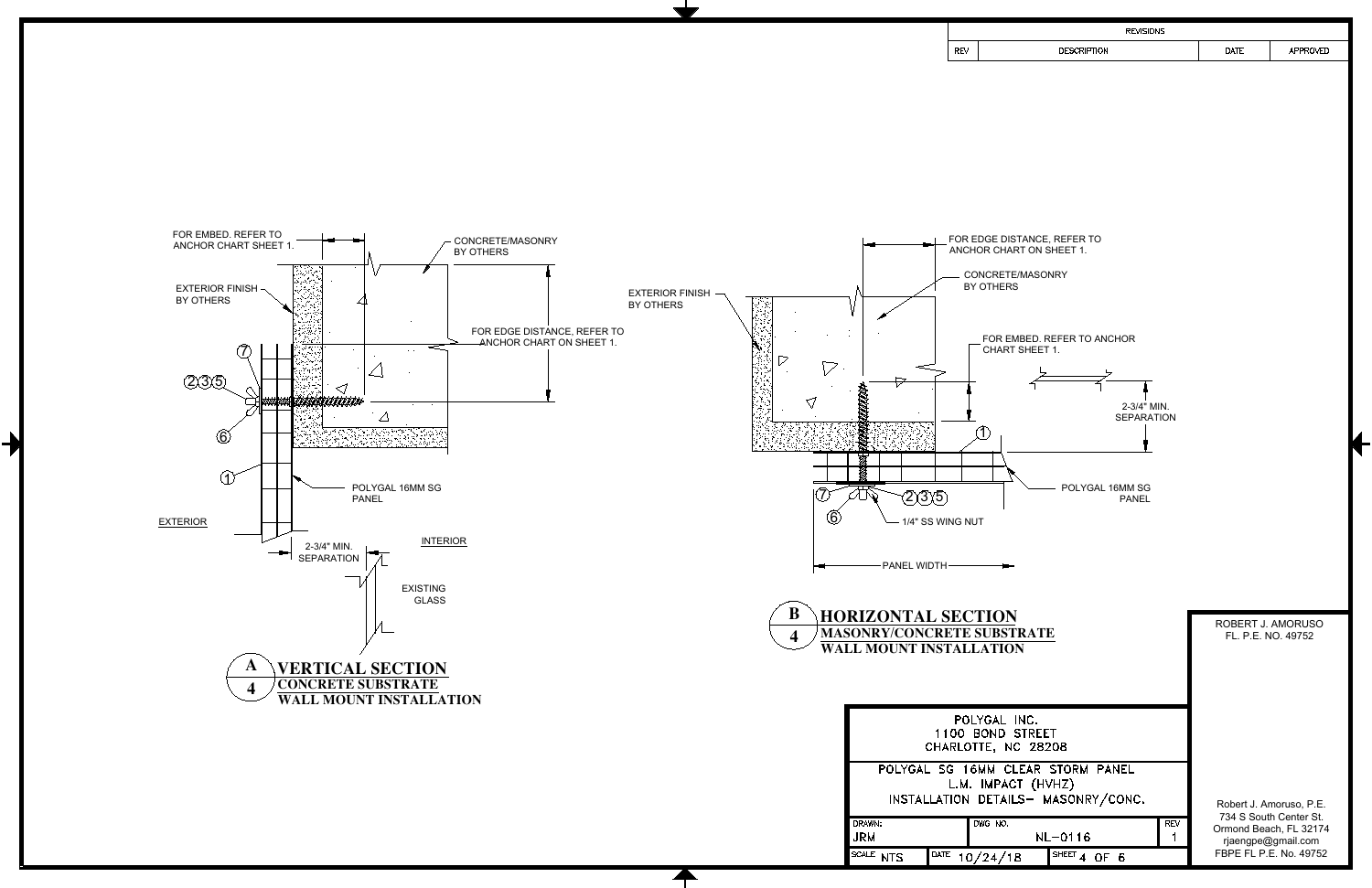

 $\rightarrow$ 

| REVISIONS<br>DESCRIPTION<br>DATE<br>APPROVED<br>REV<br>FOR EDGE DIST. REFER TO<br>—<br>ANCHOR CHART SHEET 1.<br><b>EXISTING WINDOW</b><br>WOOD FRAMING $\neg$<br>JAMB<br>BY OTHERS<br>$\sqrt{-}$ EXISTING GLAZING<br>BY OTHERS<br>FOR EMBED. REFER TO<br>ANCHOR CHART SHEET 1.<br>$SHEATHING-$<br>2-3/4" MIN.<br>BY OTHERS<br><b>SEPARATION</b><br>POLYGAL 16MM SC<br>PANEI<br>WALL TIE BY OTHERS $-$<br>∕ $\tau$<br>BRICK VENEER EXTERIOR $\mathcal I$<br>BY OTHERS<br>$\oint$<br>$\bf{B}$<br>HORIZONTAL SECTION<br><b>VCHORING</b><br><b>SOLID BRICK VENEER ANCHORING</b><br>$\overline{5}$<br><b>TION</b><br><b>WALL MOUNT INSTALLATION</b> |                                                                                                                                                                                                        |                                                                                                |  |
|------------------------------------------------------------------------------------------------------------------------------------------------------------------------------------------------------------------------------------------------------------------------------------------------------------------------------------------------------------------------------------------------------------------------------------------------------------------------------------------------------------------------------------------------------------------------------------------------------------------------------------------------|--------------------------------------------------------------------------------------------------------------------------------------------------------------------------------------------------------|------------------------------------------------------------------------------------------------|--|
|                                                                                                                                                                                                                                                                                                                                                                                                                                                                                                                                                                                                                                                |                                                                                                                                                                                                        |                                                                                                |  |
|                                                                                                                                                                                                                                                                                                                                                                                                                                                                                                                                                                                                                                                |                                                                                                                                                                                                        |                                                                                                |  |
|                                                                                                                                                                                                                                                                                                                                                                                                                                                                                                                                                                                                                                                | FOR EMBED. REFER TO<br>NCHOR CHART SHEET 1.<br>$\sim$ WOOD FRAMING<br>WALL TIE BY<br><b>OTHERS</b><br>OR EDGE DIST. REFER<br>O ANCHOR CHART SHEET 1<br><b>(ISTING WINDOW HEADER</b><br>KISTING GLAZING |                                                                                                |  |
|                                                                                                                                                                                                                                                                                                                                                                                                                                                                                                                                                                                                                                                |                                                                                                                                                                                                        |                                                                                                |  |
|                                                                                                                                                                                                                                                                                                                                                                                                                                                                                                                                                                                                                                                |                                                                                                                                                                                                        | POLYGAL INC.<br>1100 BOND STREET<br>CHARLOTTE, NC 28208<br>BOLVOAL CO 1CHILL OLEAR CTORN BANEL |  |



| POLYGAL INC.<br>1100 BOND STREET<br>CHARLOTTE, NC 28208                                       |      |             |                           |  |            |  |  |  |  |
|-----------------------------------------------------------------------------------------------|------|-------------|---------------------------|--|------------|--|--|--|--|
| POLYGAL SG 16MM CLEAR STORM PANEL<br>L.M. IMPACT (HVHZ)<br>INSTALLATION DETAILS- BRICK VENEER |      |             |                           |  |            |  |  |  |  |
| DRAWN:                                                                                        |      | DWG NO.     |                           |  | <b>REV</b> |  |  |  |  |
| JRM                                                                                           |      | $NL - 0116$ |                           |  |            |  |  |  |  |
| <b>SCALE</b><br>NTS                                                                           | DATE | 10/24/18    | <b>SHEET</b><br>5<br>OE 6 |  |            |  |  |  |  |

Robert J. Amoruso, P.E. 734 S South Center St. Ormond Beach, FL 32174 rjaengpe@gmail.com FBPE FL P.E. No. 49752